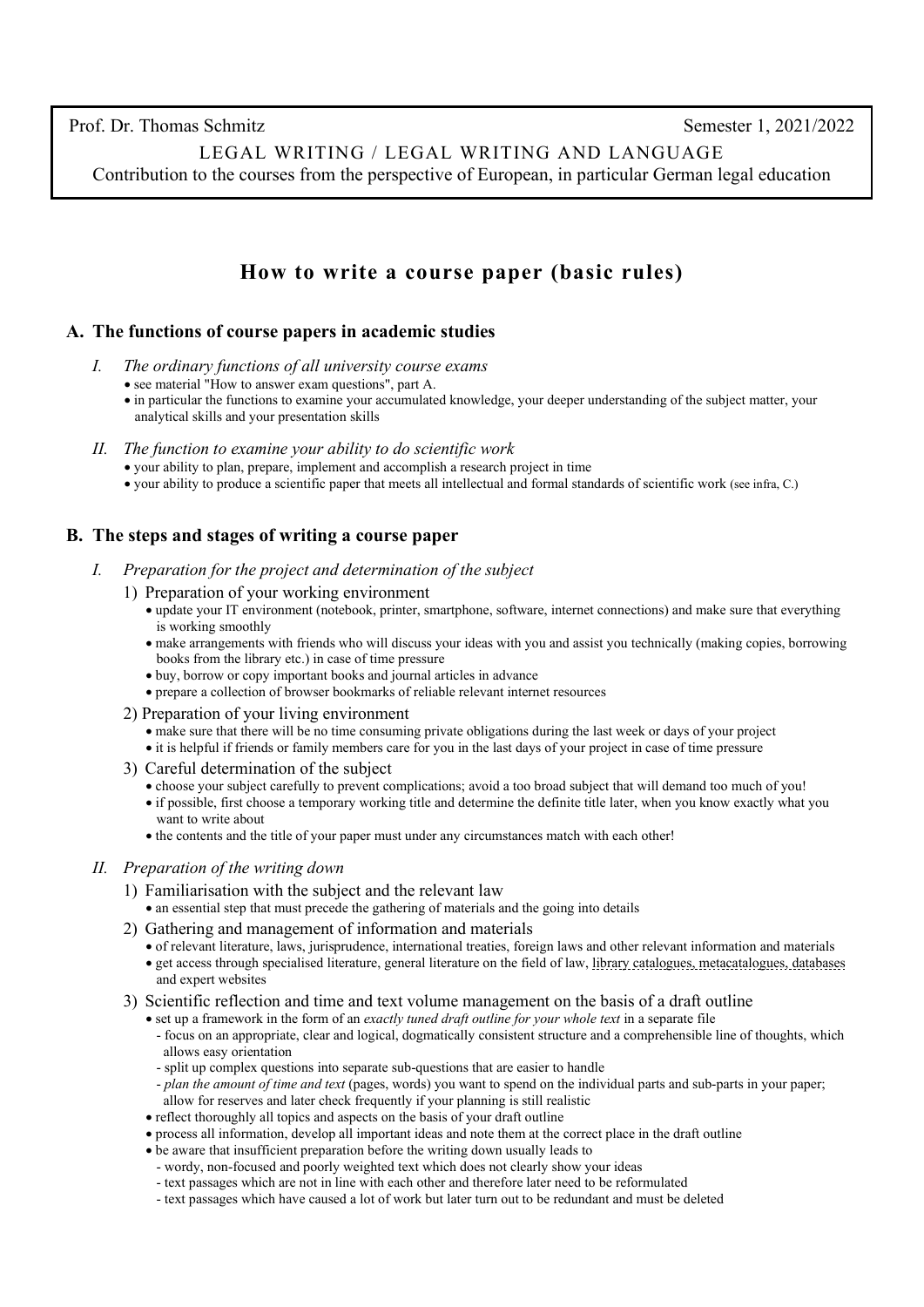#### *III. The writing down*

- 1) Writing the text on the basis of the constantly updated draft outline
	- focus on the main aspects, avoid an imbalanced presentation!
	- update the draft outline constantly, in particular with regard to the remaining time and volume - delete less important details if you run out of time or allowed text volume
- 2) Structuring the text by well-coordinated, precise headlines
	- often ignored but important to show your deeper understanding, prove your advanced analytical skills and allow quick and easy orientation
	- reading just the headlines must make clear your line of thoughts
	- avoid unstructured text of more than two or three pages in a course paper
- 3) Adding a table of contents and a bibliography
	- use the automatic function of Microsoft Word to produce and update the table of contents
	- in a larger course paper, in order to show your professionalism, you may also add a list of abbreviations, an index, a table of jurisprudence or laws or an appendix
	- if there is a text volume limit for the course paper, ask the lecturer if these documents will be included in the calculation

#### *IV. The final check*

- reserve one day for a thorough final check you will loose little time but may gain much!
- Does the text really match the title of the paper?
- Is the structure coherent and consistent?
- Have you processed all important information and ideas noted in the draft outline?
- Have you discussed the various aspects in the right order?
- Does your line of thoughts become apparent in the text?
- Should you delete some unnecessary details that might be confusing?
- Have you referred in footnotes to all jurisprudence and doctrine you draw upon?

## **C. The standards for a scientific paper**

- *I. Intellectual standards*
	- 1) Standards of intellectual authenticity and originality
		- intellectual honesty  $(\rightarrow$  no plagiarism, no quoting without own reading, no hiding of inconvenient theories or positions)
		- intellectual independence (in particular independent reasoning)
		- considerating, discussing, integrating and modifying but not just copying the arguments of others
		- in a scientific paper you are free to criticise the positions of your lecturer, of famous scholars, the Supreme Court, the Constitutional Court or other "authorities" - you just must give good reasons!
		- *references to "authorities" cannot substitute your own reasoning!*
	- 2) Standards of intellectual accuracy, consistency and precision
		- accurate information based on references
			- an essential standard of scientific work often ignored in Southeast Asia and East Europe
			- general rule: *every single information* in the whole paper which is not evident (obvious) *must be backed by a reference which allows to verify it!*
			- this will usually require one or two footnotes in most paragraphs of your text
		- *logically and dogmatically consistent structure*
			- the structure of your text reflects your ability to think correctly and precisely
			- no dealing with sub-subjects at the same level as the main subject
			- no introduction of a new subordinated level if there are not two or more subordinate points
			- identify any remarks outside your line of thoughts as "excursus"
			- use correct, well-formulated headlines for the parts and sub-parts that go well together
			- use a *coherent pattern of division and subdivision* that allows easy orientation and is familiar to the reader
			- e.g. A./I./1)/a) or I./A./1./a); sometimes confusing but admissible: 1./1.1/1.1.1/1.1.1.1.
			- the common patterns differ considerably depending on discipline and country
		- *precise and logical reasoning* in accordance with th[e laws and principles of legal methodology](http://www.thomas-schmitz-yogyakarta.id/Downloads/Schmitz_ScientStandards_diagram1.pdf) - reveal, which legal methods you apply in which context in your legal reasoning and why
		- *intellectual coherence* (coherent terminology, coherent use of legal methods, coherence and consistency of your positions)

#### 3) Standards of intellectual thoroughness

- comprehensive consideration and appreciation of the most relevant jurisprudence and literature
- comprehensive discussion of the most relevant aspects and arguments
- it is better to *narrow the subject and discuss it thoroughly* than to choose a broad subject and present it superficially